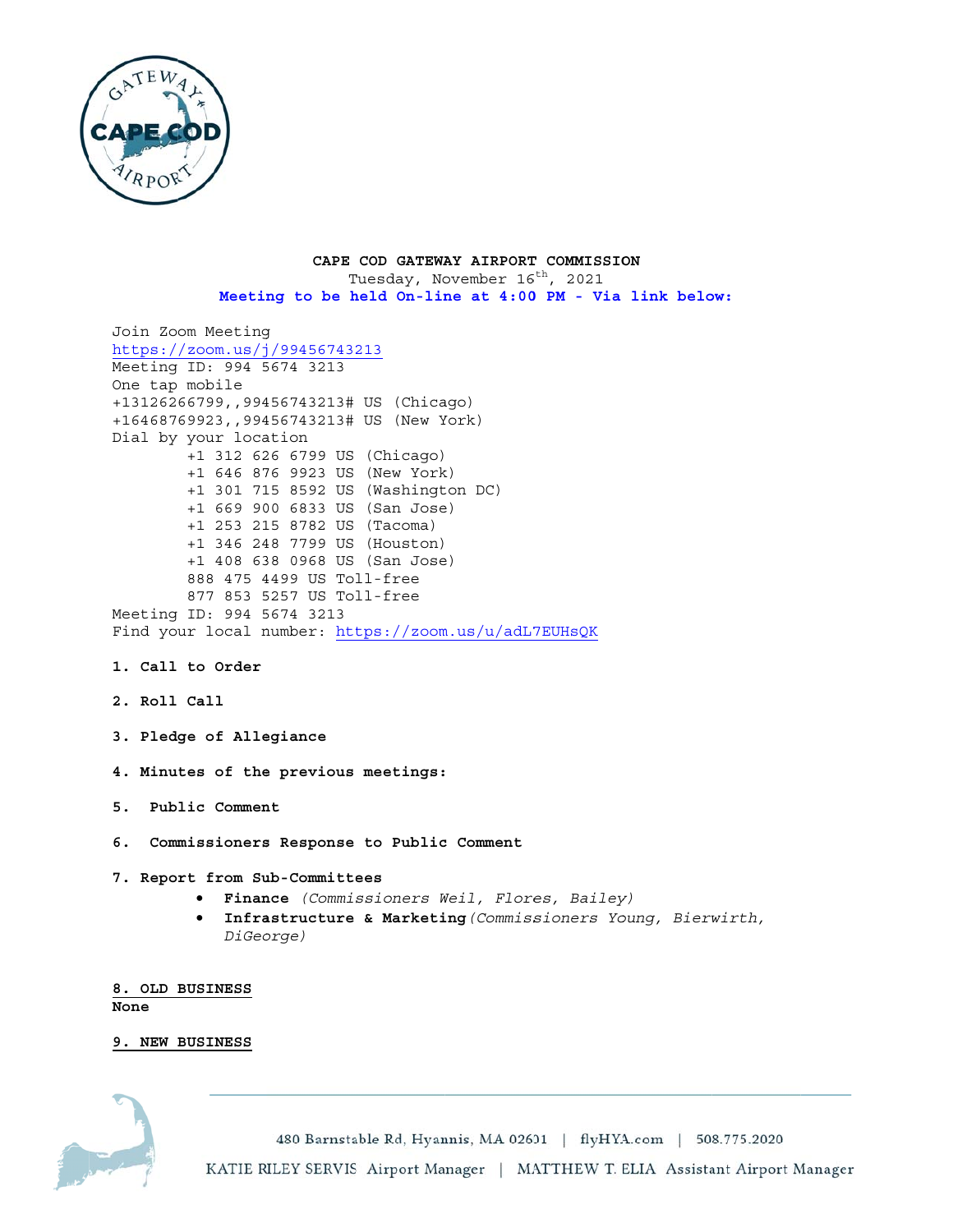**COM1121-01 Discuss, Approve and Endorse the Town of Barnstable's Energy Reduction Plan with the Airport Commission Adopting an Energy Reduction Pan (ERP) to achieve a 20% reduction of energy use over next five years and A Green Vehicle Procurement Policy** 

**COM1121-02 Airport Events, Modifications & Local Event Marketing** 

**COM1121-03 Approval of the Sign Plan Modifications to Meet Rebranding Efforts** 

**COM1121-04 Airport Roundtable Overview** 

**COM1121-05 Approval of a Contract By and Between Airport Solutions Group and Cape Cod Gateway Airport in the Amount of \$616,100 for Professional Engineering Services for Runway 24 Engineered Materials Arresting System (EMAS) System Replacement Project** 

**Executive Session pursuant to M.G.L. c. 30A, § 21(a)(6) to discuss strategy with respect to the lease of real property to Hyannis Hangar LLC as a discussion in open session may have a detrimental effect on the negotiating position of the public body, the Airport Commission.** 

**Executive Session pursuant to M.G.L. c. 30A, § 21(a)(6) to discuss strategy with respect to the lease of real property to Griffin Realty Trust, LLC as a discussion in open session may have a detrimental effect on the negotiating position of the public body, the Airport Commission.** 

## **Updates:**

- o Upcoming December Finance Items:
	- o Hyannis Hangar LLC (Continuation of lease discussion & hopefully FINAL Terms)
	- o Griffin Avionics DRAFT Lease (Continuation of lease discussion & hopefully FINAL Terms)
	- o Modified/Updated Airport Rates & Charges
	- o FBO Renovation Scope of Work & Project Estimate Approvals
- o Upcoming December Infrastructure Items:
	- o Signage (Airport Access Road)
	- o FBO Renovation Planning Discussion
	- o Business Plan Update December 2021
	- o Website (Continuation & hopefully FINALIZATION)
	- o Airline Marketing Discussion (Airline Partnerships 101 Presentation by MJ)
- o Upcoming December Commission Meeting Items:
	- o Airline Marketing Discussion (Airline Partnerships 101 Presentation by MJ)
- o Airport Business Plan Update (attached)
- o Airport Finances Update (attached)
	- o Management to review with Finance Sub-committee and at the full Commission meeting
- o CARES Act Projects Update
	- o Replacement of T-hangar CARES1 (January/February 2022 Bid),
	- o Fleet Hangar Door Replacement CARES2 (January/February 2022 Bid).
	- o Mary Dunn Way Extension CARES3 (January/February 2022 Bid).
	- o FBO Renovation CARES4 (March/April 2022 Bid)

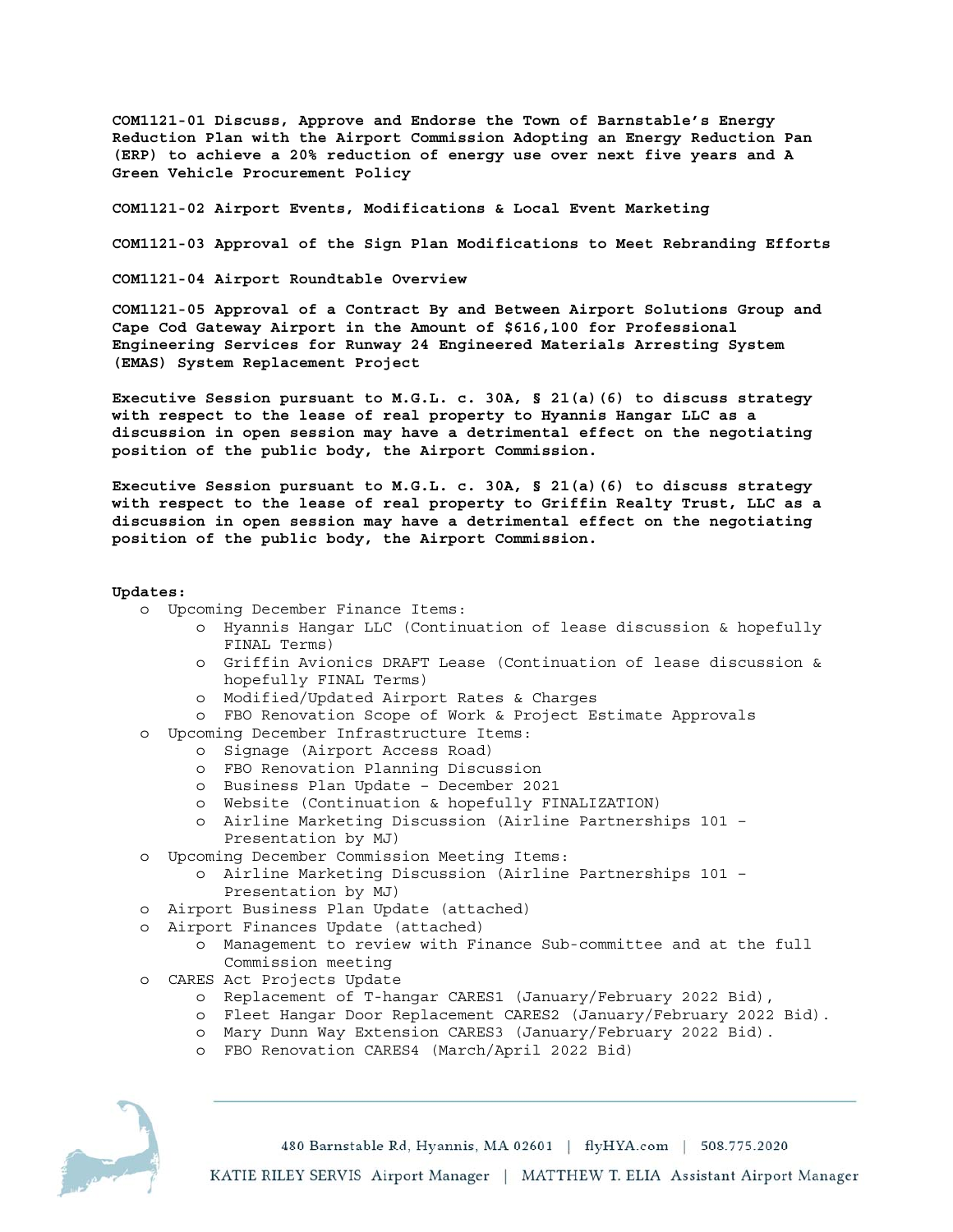- o Airport Master Plan Update
	- o Complete
	- o Final documentation going to FAA for review
- o Town of Barnstable Budget
	- o FY2023 Capital Improvement Plan meetings completed with Commission and Federal/State Agencies – Due November to Town of Barnstable Leadership
	- o FY2023 Operating Budget to commence October 2021
		- Internal staff meetings completed
		- **Development underway**
- o Airport Environmental Assessment
	- o Epsilon Associates Kickoff Meeting TBD
	- o December 2021/January 2022 start as long as we have an approved Airport Layout Plan from the FAA
		- We originally anticipated a October start but we must wait for the FAA to complete the review and approval of the proposed projects and that will take 90-days
- o PFOS/Public Involvement Plan & Update
	- o Meeting with DEP on October 1 to go over Audit finding
	- o Continuing data collection and preparing for submittal of the Phase III report to DEP in October/November 2021
- o Rebranding & Website Upgrade
	- o Website modifications underway and an interactive test website available for Commission review
	- o Sign Plan underway
- o Dates to remember:
	- o Good Morning Networking Breakfast with Cape Cod Chamber Membership – December 2 0830 Airport Cafe
- o Lease Development Update
	- o RFP Development for non-aviation parcels
		- Mildred's
		- Grass Lot (Access Road)
- **10. Announcements** Commissioner's Comments
- **11.** Matters not reasonably anticipated by the Chair
- **12. Adjournment** Next Meeting, December 21st, 2021

Please Note: The list of matters, are those reasonably anticipated by the Chair, which may be discussed at the meeting. Not all items listed may in fact be discussed and other items not listed may in fact be discussed and other items not listed may also be brought up for discussion to the extent permitted by law. It is possible that if it so votes, the Commission may go into executive session. The Commission may also act on items in an order other than they appear on this agenda.

### **AGENDA ITEMS**

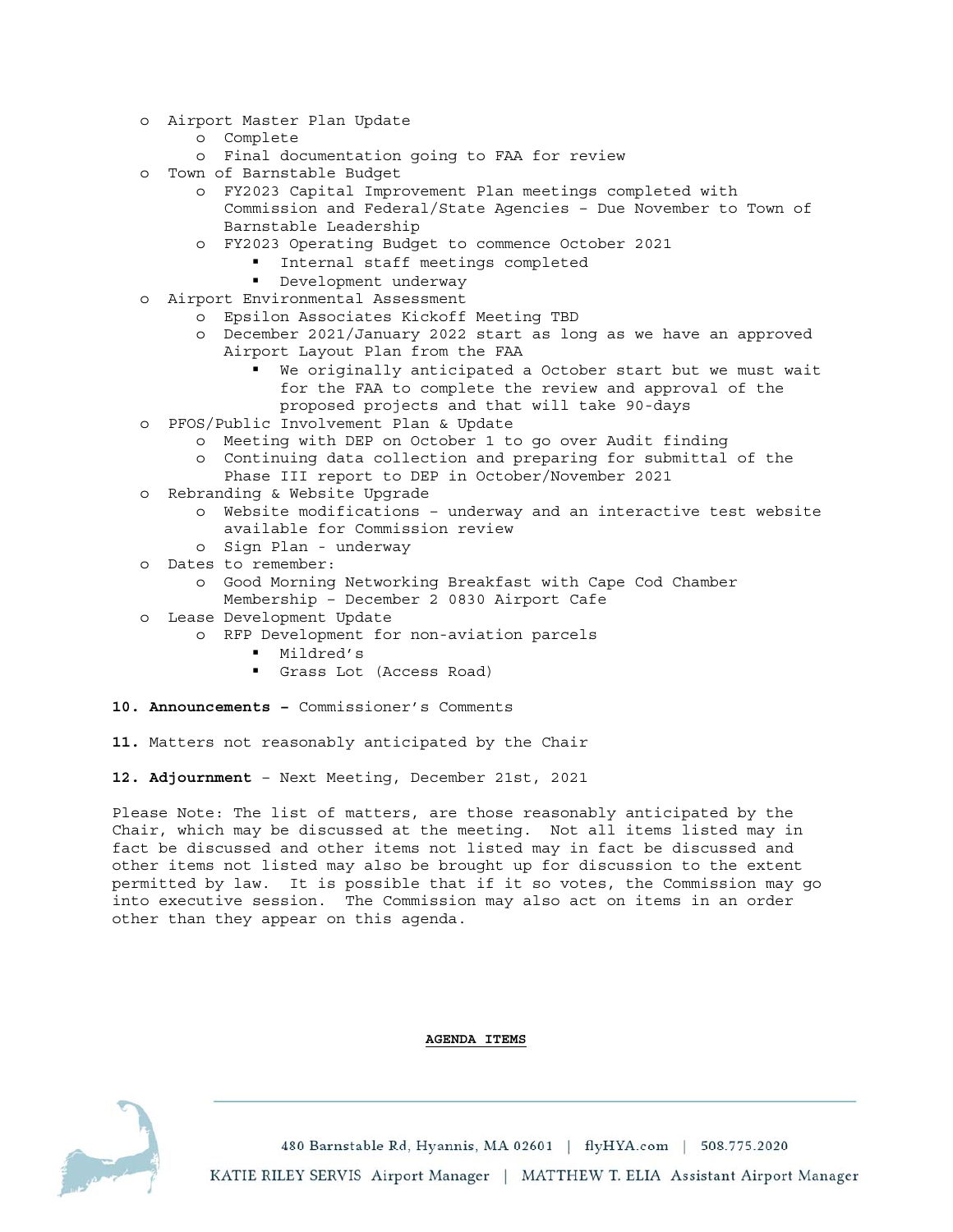**COM1121-01 Discuss, Approve and Endorse the Town of Barnstable's Energy Reduction Plan with the Airport Commission Adopting an Energy Reduction Pan (ERP) to achieve a 20% reduction of energy use over next five years and A Green Vehicle Procurement Policy** 

**MOTION** to approve Town of Barnstable's Energy Reduction Plan with the Airport Commission Adopting an Energy Reduction Pan (ERP) to achieve a 20% reduction of energy use over next five years and a Green Vehicle Procurement Policy. **SPONSOR:** Management **(May be acted upon)** 

### **COM1121-02 Airport Events, Modifications & Local Event Marketing**

**COM1121-03 Approval of the Sign Plan Modifications to Meet Rebranding Efforts MOTION** to approve the sign plan modifications and approach to replace the wooden Rotary and Attucks Lane signs. **SPONSOR:** Infrastructure & Marketing Subcommittee **(May be acted upon)** 

**COM1121-04 Airport Roundtable Overview** 

**COM1121-05 Approval of a Contract By and Between Airport Solutions Group and Cape Cod Gateway Airport in the Amount of \$616,100 for Professional Engineering Services for Runway 24 Engineered Materials Arresting System (EMAS) System Replacement Project** 

**MOTION** to approve the Contract by and between Airport Solutions Group and the Cape Cod Gateway Airport in the amount of \$616,100.00 for the Professional Engineering Services for Runway 24 Engineered Materials Arresting System (EMAS) System Replacement Project. **SPONSOR:** Finance Subcommittee **(May be acted upon)** 

**As Chair of the Airport Commission, I move to go into Executive Session pursuant to M.G.L. c. 30A, § 21(a)(6) to discuss strategy with respect to the lease of real property to Hyannis Hangar LLC as a discussion in open session may have a detrimental effect on the negotiating position of the public body, the Airport Commission. This meeting will not reconvene in open session after the Executive Session.** 

**As Chair of the Airport Commission, I move to go into Executive Session pursuant to M.G.L. c. 30A, § 21(a)(6) to discuss strategy with respect to the lease of real property to Griffin Realty Trust, LLC as a discussion in open session may have a detrimental effect on the negotiating position of the public body, the Airport Commission. This meeting will not reconvene in open session after the Executive Session.**